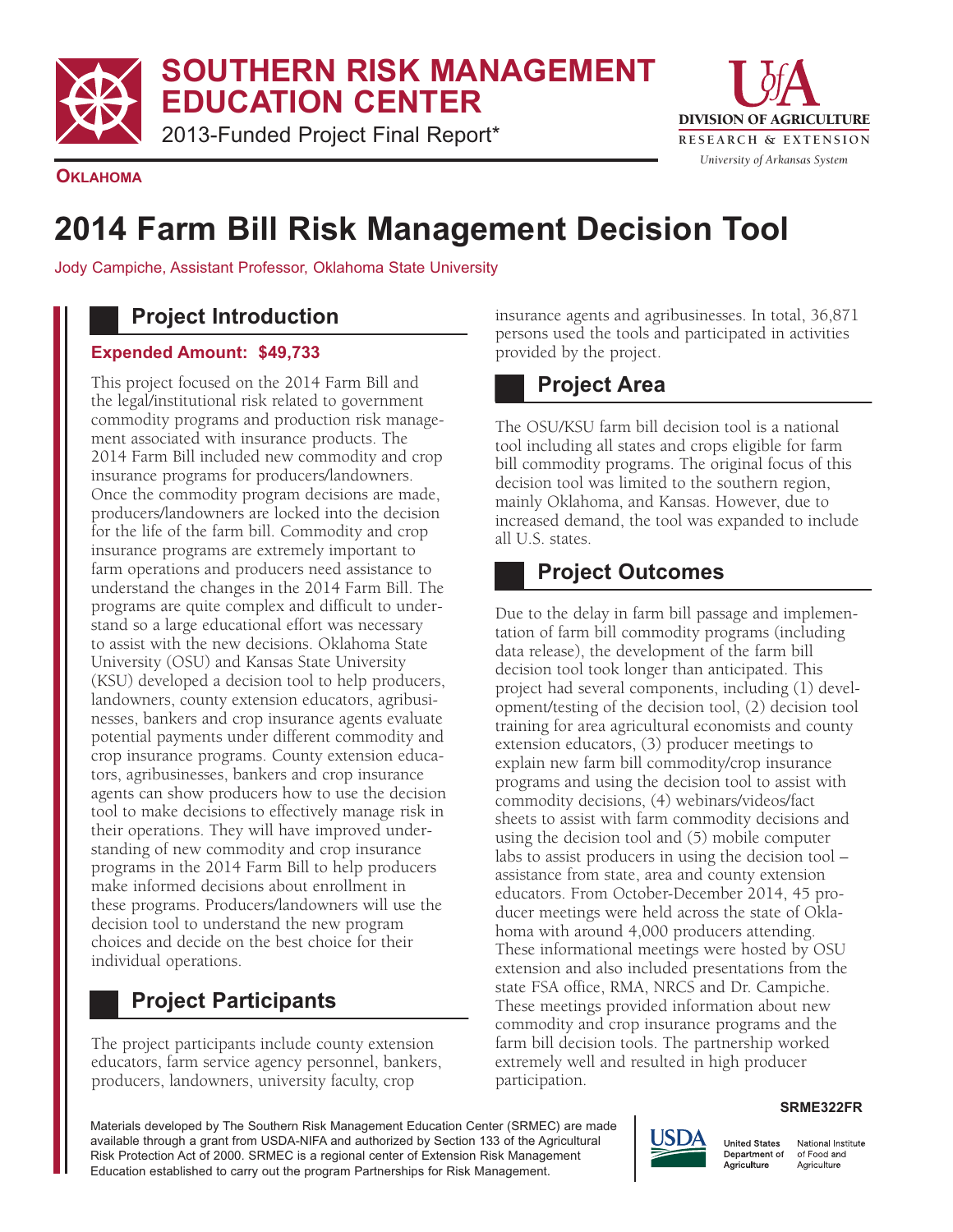### **Assessment of the OSU-KSU 2014 Farm Bill Decision Tool**

The OSU-KSU 2014 Farm Bill Decision Tool was developed with partial funding from the Southern Risk Management Education Center, Oklahoma Cooperative Extension Service and Kansas State University. The tool is MS Excel based, enabling the vast majority of agricultural producers, Extension educators, crop insurance agents, bankers and other vested parties to utilize it without access to the internet. The development team included Jody Campiche (formerly at Oklahoma State University Department of Agricultural Economics), Eric DeVuyst (OSU Agricultural Economics), and Art Barnaby, Mykel Tayler and Robin Reid (Kansas State University Department of Agricultural Economics).

Users could download the tool for free from OSU and KSU websites. In total, there were 31,871 downloads. The tool was marketed through various outlets, including television segments, producer newsletters, web posts, producer meetings, webinars and presentations at professional meetings.

Assessment activities included two web-based surveys. First, users of the tool were asked to assess the tool and its usefulness. A link to the assessment instrument was provided on the decision tool. Users that downloaded the tool through KSU were asked to provide an email address when downloading the tool. Each of these users was sent an email asking them to complete the survey and a link was provided. Second, Oklahoma Cooperative Extension Service county educators and area agricultural economists were asked to complete a different survey to determine how many producers they served with the tool and its usefulness. Results for both surveys are below.

In Tables 1-4, results from the online survey of decision tool users are reported. Table 1 reports the amount of revenue protected using the decision tool. On average, respondents reported \$376,280 in revenue was protected per user. In Table 2, we report the results of how helpful the tool was to users for various risk management activities. Over 81% strongly agreed/agreed that the tool was helpful to understand farm bill alternatives with just over 9% strongly disagreeing/disagreeing. Over 75% of respondents strongly agreed/agreed that the tool was useful for choosing the farm bill programs that best fit their operation. Fewer than 10% strongly disagreed/disagreed. About 66% of the respondents strongly agreed/agreed that the tool helped manage revenue and price risk for their operation with about 10% strongly disagreeing/disagreeing. It should be

noted that many of those disagreeing with the usefulness of the tool were not able to get the program to run on their computers. Mac computers, MS Office 1997 (and older) and non-compatible spreadsheet programs could not run the tool. This understandably frustrated those would-be users. Also, the tool used macros written in VBA, so some users on company networks were unable to utilize the tool due to security protocols. In Table 3, survey results of a question asking about the desire by producers for similar decision tools in the future are reported. Over 86% of respondents strongly agreed/agreed that similar tools are needed in the future and about 5.5% strongly disagreed/disagreed. Finally, in Table 4, we report selected responses to how the tool helped users. A total 182 comments were received with most being positive.

**Table 1. Revenue protected using the OSU-KSU 2014 Farm Bill Decision Tool**

| <b>Revenue Protect</b><br><b>Using Tool</b> | <b>Percent Responding</b><br>$(n=345)$ |
|---------------------------------------------|----------------------------------------|
| \$0-\$49999                                 | 25.25%                                 |
| \$50,000-\$99,999                           | 12.97%                                 |
| \$100,000-\$249,999                         | 23.89%                                 |
| \$250,000-\$499,999                         | 15.02%                                 |
| \$500,000-\$999,999                         | 15.02%                                 |
| ≥1.000.000                                  | 7.85%                                  |
| Average revenue<br>protected per user       | \$376,280                              |

**Table 2. Percent of survey respondents indicated tool was helpful**

| Helpful to:                                             | <b>Strongly</b><br>Agree | Agree  | <b>Neither</b><br>Agree/<br><b>Disagree</b> | Dis-<br>agree | <b>Strongly</b><br><b>Disagree</b> |
|---------------------------------------------------------|--------------------------|--------|---------------------------------------------|---------------|------------------------------------|
| Understand<br>farm bill<br>alternatives                 | 28.62%                   | 52.30% | 9.87%                                       | 3.95%         | 5.26%                              |
| Choose<br>programs<br>that best fit<br>my operation     | 29.80%                   | 46.03% | 14.24%                                      | 5.96%         | 3.97%                              |
| Manage<br>revenue and<br>price risk for<br>my operation | 19.93%                   | 46.18% | 23.26%                                      | 5.65%         | 4.98%                              |

**Table 3. Percent of survey respondents indicating "I would like to have similar decision tool available for future Farm Bill educational programs"**

| <b>Choice</b>          | % Responding |
|------------------------|--------------|
| Strongly agree         | 60.86%       |
| Agree                  | 25.66%       |
| Neither agree/disagree | 7.89%        |
| <b>Disagree</b>        | 4.61%        |
| Strongly disagree      | $0.99\%$     |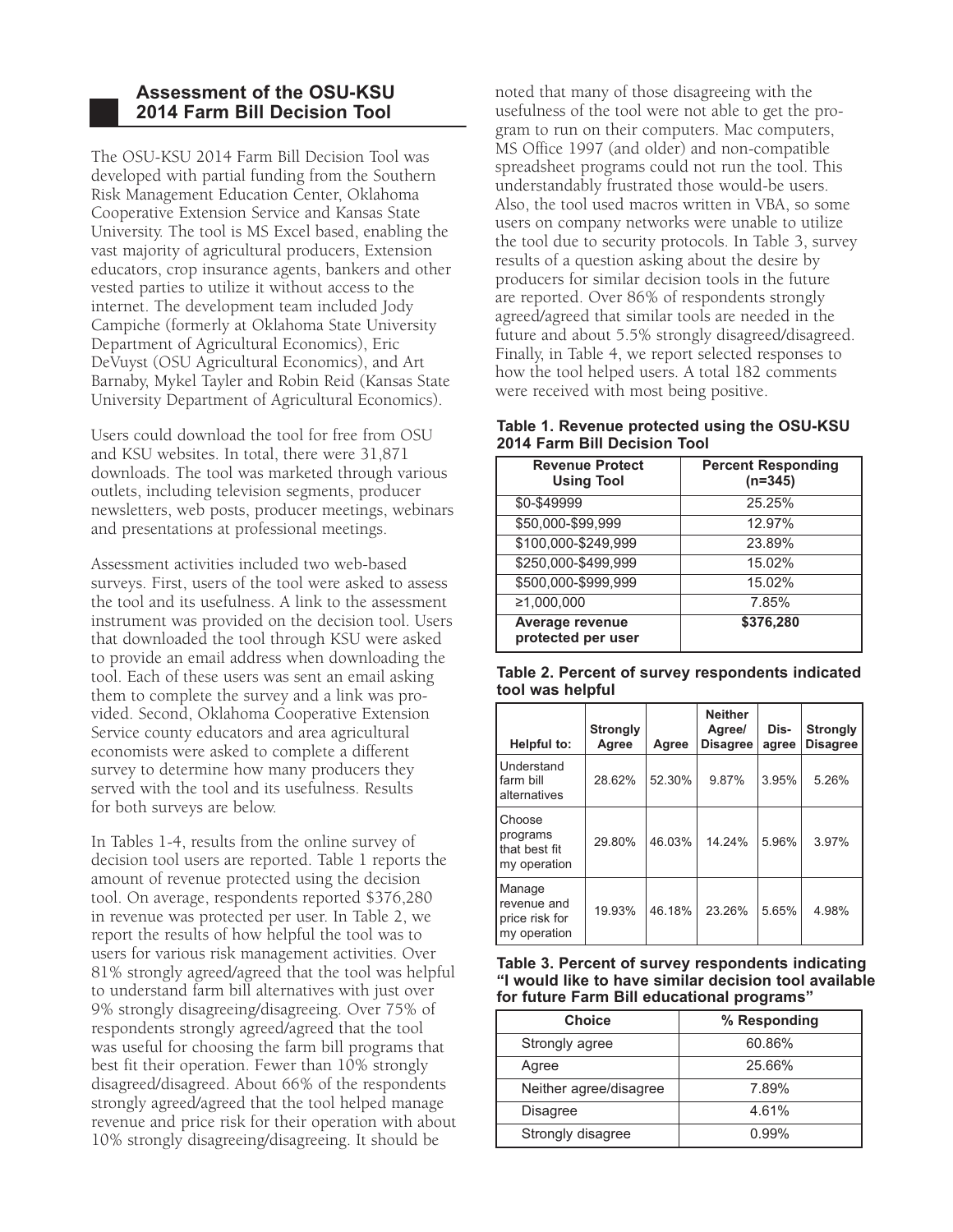#### **Table 4. Selected survey responses to "Please provide comments on how this decision tool has been useful to you" (total of 182 comments)**

- "After I figured it out, it worked great to help me understand the new farm management concept."
- "1/deciding how to use generic bases, 2/help decide on ARC vs PLC."
- "Saved my many hours not having to come up with my own Excel sheets to make decisions."
- "Help (sic) make sense of the chaos."
- "Helped to understand Farm Bill and possibilities for betterment."
- "Thank you for providing this tool. The spreadsheet was robust enough to give good info, yet simple enough to understand and work with."
- "Helped to determine which program to choose on each crop."
- "This tool has helped me present different scenarios for different outcomes."
- "It really helped me run different scenarios changing price assumptions to see which option was the right choice for my operation."
- "It helped me understand how price and yields could affect payments on the different farm bill options."
- "It was useful to help determine the best probable elections for the new farm bill."
- "Allowed looking at alternative situations. Improved understanding the new farm program. Database of county data and price projections was very helpful."
- "I like the "all angle[s]" analysis you provide. Keep up the great work!"

We also surveyed Oklahoma Cooperative Extension educators and specialists. First, we assessed how many producers were directly aided using the decision tool. In Table 5, the breakdown of responses is reported. In total, we estimate at least 2,500 producers were directly aided using the tool. Note, this is an underestimation of the number of producers. Of the 77 OCES county educators and 4 area economists, a total of 40 responded to our request to complete the survey.

#### **Table 5. Survey results of Oklahoma Extension personnel to "Please estimate the number of farmers you assisted using the OSU-KSU 2014 Farm Bill decision tool"**

| Range                | # Responding |
|----------------------|--------------|
| $1 - 10$             | 10           |
| $11 - 30$            | 11           |
| $31 - 50$            | 3            |
| 51-80                | 2            |
| 81-120               | 3            |
| 121-200              | 3            |
| ≥201                 |              |
| <b>Total farmers</b> | 2,500        |

To calculate the total revenue protected using the tool, we add the number of downloads (31,871) to the number of OCES personnel assisted farmers (2,500). This total of 34,371 users is then multiplied by the average revenue protected using the tool (\$376,280), yielding an estimate of \$12.933 billion. This is a very conservative estimate. We have no estimates of the number of farmers assisted by crop insurance agents, Extension personnel from other states and FSA staff from around the country. Based on email and phone calls, thousands more farmers were aided by these other groups. The use of the tool in Kansas was at least as extensive as Oklahoma. Kansas Cooperative Extension Service pushed the use of the tool almost exclusively. So, it is reasonable to include as many farmers assisted by KCES as by OCES. Adding another 2,500 for Kansas brings the total number of users to 36,871 and the total revenue protected with the tool to \$13.874 billion, which is again a conservative estimate.

USDA SRMEC invested \$50,000 in the development of the tool. The return on investment is 277,476.3%. The SRMEC cost per producer assisted is \$1.36.

In Table 6, we report the survey results of OCES educators for "How useful is the OSU-KSU Farm Bill decision tool in assisting producers?" Over 79% responded extremely useful/very useful. Another 17.7% responded moderately useful with fewer than 3% responding slightly useful and 0% as not at all useful.

| <b>Choice</b>     | % Responding |  |
|-------------------|--------------|--|
| Extremely useful  | 29.41%       |  |
| Very useful       | 50.00%       |  |
| Moderately useful | 17.65%       |  |
| Slightly useful   | 2.94%        |  |
| Not at all useful | $0.00\%$     |  |

**Table 6. Survey results of Oklahoma Extension personnel to "How useful is the OSU-KSU 2014 Farm Bill decision tool in assisting producers?"**

Table 7 reports OCES educator responses to "I would like to have a similar decision tool available for future Farm Bill educational programs." Over 94% responded strongly agree/agree with the remainder responding neither agree/disagree. Finally, Table 8 provides a few of the comments regarding how the tool was useful for OCES educators. The comments are very positive. Worth noting, one of the respondents indicated that he/she needs a tool that is NOT running on the internet. Many of the educators presented at locations where internet service is not available and/or worked in producer homes without internet access.